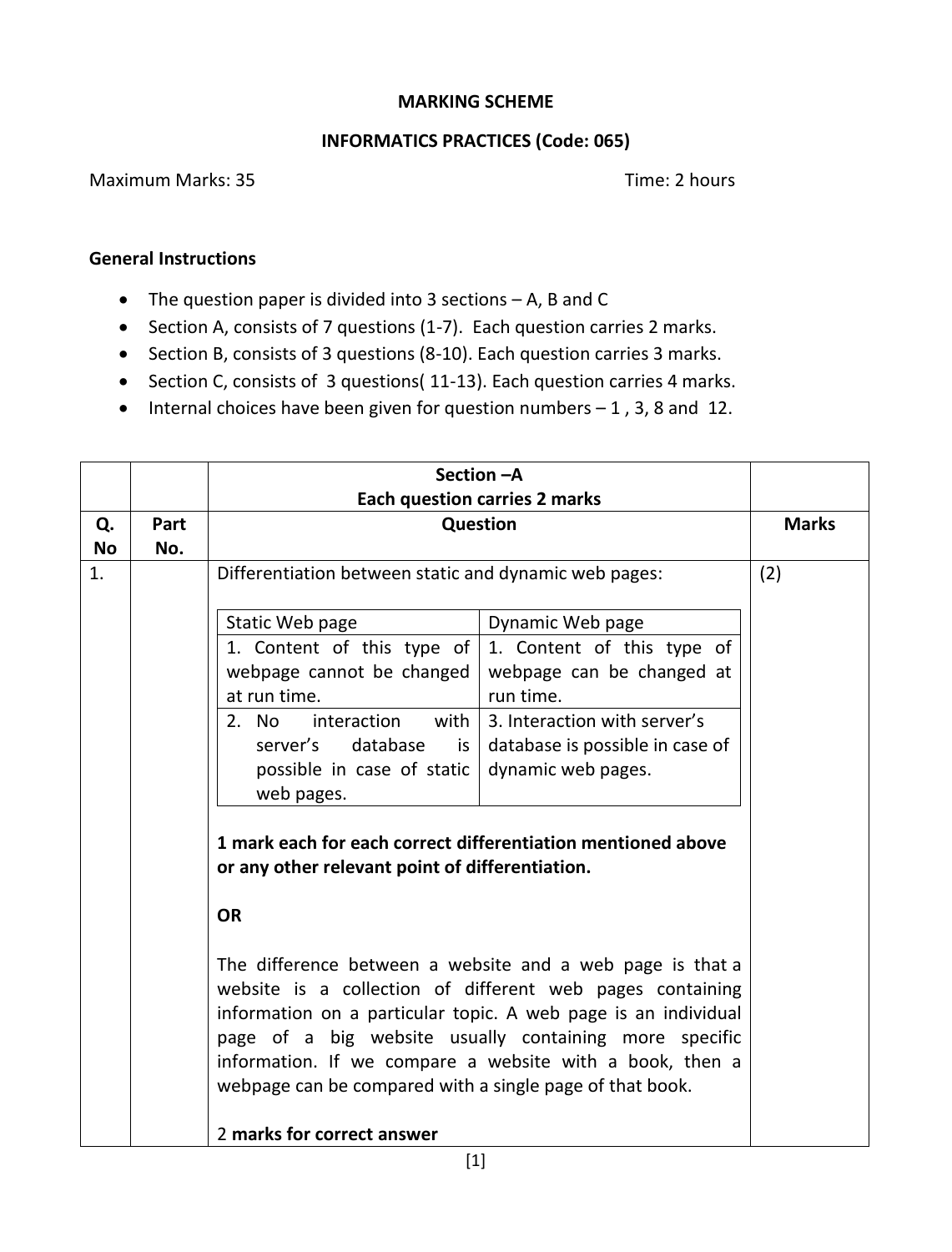| 2. | (i)  | Cookies                                                                                                                              | (1) |
|----|------|--------------------------------------------------------------------------------------------------------------------------------------|-----|
|    |      | 1 mark for correct answer                                                                                                            |     |
|    | (ii) | Name of any two popular web browsers:                                                                                                | (1) |
|    |      | Mozilla firefox<br>$\bullet$                                                                                                         |     |
|    |      | Google Chrome                                                                                                                        |     |
|    |      | <b>OR</b>                                                                                                                            |     |
|    |      | Any other correct name                                                                                                               |     |
|    |      | 1/2 mark each for each correct browser name                                                                                          |     |
| 3. |      | Output:                                                                                                                              | (2) |
|    |      | i. 125                                                                                                                               |     |
|    |      | ii. 2                                                                                                                                |     |
|    |      | 1 Mark for each correct answer                                                                                                       |     |
|    |      | <b>OR</b>                                                                                                                            |     |
|    |      |                                                                                                                                      |     |
|    |      | i. power(): It returns the value of a number raised to the power                                                                     |     |
|    |      | of another number.                                                                                                                   |     |
|    |      | For example:                                                                                                                         |     |
|    |      | Select power(5,3);                                                                                                                   |     |
|    |      | Output: 125                                                                                                                          |     |
|    |      |                                                                                                                                      |     |
|    |      | ii. mod(): It returns the remainder of a number divided by<br>another number.                                                        |     |
|    |      |                                                                                                                                      |     |
|    |      | For example:                                                                                                                         |     |
|    |      |                                                                                                                                      |     |
|    |      | Select mod(5,3);                                                                                                                     |     |
|    |      | Output: 2                                                                                                                            |     |
|    |      | 1 Mark for each correct answer                                                                                                       |     |
| 4. |      | Role of web server in hosting a website:                                                                                             | (2) |
|    |      |                                                                                                                                      |     |
|    |      | A web server is the main centralized computer system that hosts<br>and runs the websites. It has a computer program that distributes |     |
|    |      | web pages as they are requisitioned. The basic role of the web                                                                       |     |
|    |      | server is to store, process and deliver the web pages to the users                                                                   |     |
|    |      | as and when required.                                                                                                                |     |
|    |      | 2 Marks for correct answer                                                                                                           |     |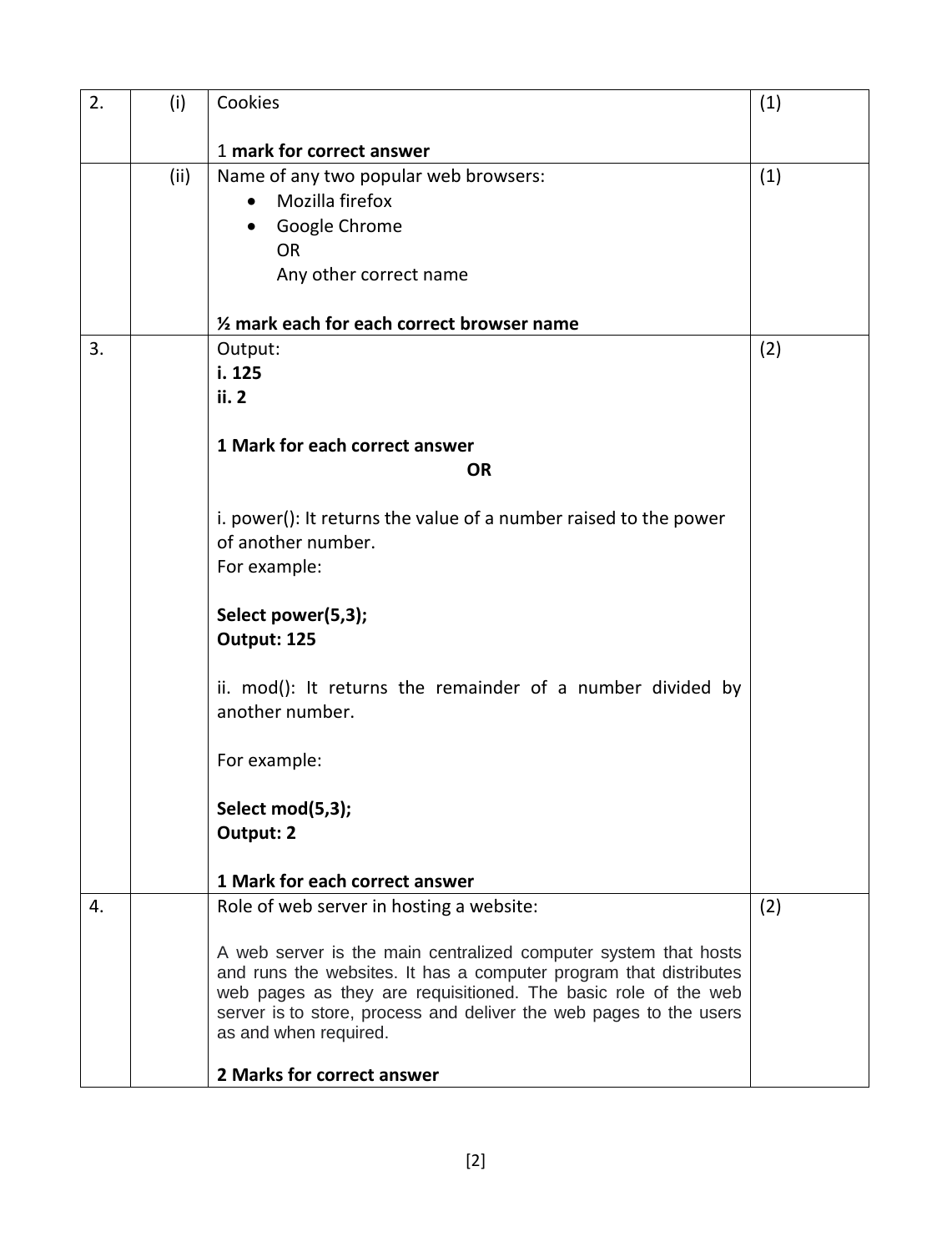| 5. |                                                                | Output:                                                         |                               |                    |                          | (2)                                                            |     |
|----|----------------------------------------------------------------|-----------------------------------------------------------------|-------------------------------|--------------------|--------------------------|----------------------------------------------------------------|-----|
|    |                                                                | i) 8.720                                                        |                               |                    |                          |                                                                |     |
|    |                                                                | ii) 10                                                          |                               |                    |                          |                                                                |     |
|    |                                                                | 1 Mark for each correct answer                                  |                               |                    |                          |                                                                |     |
| 6. |                                                                | Having clause is used to further filter those groups of records |                               |                    |                          | (2)                                                            |     |
|    | which will be generated through group by clause.               |                                                                 |                               |                    |                          |                                                                |     |
|    |                                                                |                                                                 |                               |                    |                          |                                                                |     |
|    |                                                                | For example:                                                    |                               |                    |                          |                                                                |     |
|    | Select max(marks) from student group by classes having classes |                                                                 |                               |                    |                          |                                                                |     |
|    |                                                                | in (10,12);                                                     |                               |                    |                          |                                                                |     |
|    |                                                                |                                                                 |                               |                    |                          |                                                                |     |
|    |                                                                |                                                                 |                               |                    |                          | Above given query will arrange records in groups according to  |     |
|    |                                                                |                                                                 |                               |                    |                          | the classes. Further filtering on these groups will happen     |     |
|    |                                                                |                                                                 | marks from classes 10 and 12. |                    |                          | through having clause, which will finally display the highest  |     |
|    |                                                                |                                                                 |                               |                    |                          |                                                                |     |
|    |                                                                |                                                                 | 1 Mark for correct clause     |                    |                          |                                                                |     |
|    |                                                                |                                                                 | 1 Mark for correct example    |                    |                          |                                                                |     |
| 7. |                                                                |                                                                 |                               |                    |                          | Mr. Som, a HR Manager in a multinational company "Star-X       | (2) |
|    |                                                                |                                                                 |                               |                    |                          | world" has created the following table to store the records of |     |
|    |                                                                | employees:                                                      |                               |                    |                          |                                                                |     |
|    | <b>Table: Emp</b>                                              |                                                                 |                               |                    |                          |                                                                |     |
|    |                                                                | <b>Eid</b>                                                      | <b>EName</b>                  | <b>Department</b>  | <b>DOB</b>               | <b>DOJ</b>                                                     |     |
|    |                                                                | Star1<br>Star2                                                  | Ivan<br>Melinda               | <b>Sales</b><br>IT | 1994-08-28<br>1997-10-15 | 2020-02-14<br>2021-11-19                                       |     |
|    |                                                                | Star3                                                           | Raj                           | Accounts           | 1998-10-02               | 2019-04-02                                                     |     |
|    |                                                                | Star4                                                           | Michael                       | Sales              | 2000-02-17               | 2020-05-01                                                     |     |
|    |                                                                | Star <sub>5</sub>                                               | Sajal                         | IT                 | 2001-12-05               | 2018-06-13                                                     |     |
|    |                                                                | Star6                                                           | John                          | Accounts           | 1995-01-03               | 2019-07-15                                                     |     |
|    |                                                                | Star7                                                           | Julia                         | Sales              | 1985-11-13               | 2020-08-19                                                     |     |
|    |                                                                |                                                                 |                               |                    |                          |                                                                |     |
|    |                                                                | Output:                                                         |                               |                    |                          |                                                                |     |
|    |                                                                | i) 2001                                                         |                               |                    |                          |                                                                |     |
|    |                                                                | ii) Melinda                                                     |                               |                    |                          |                                                                |     |
|    |                                                                | 1 Mark for each correct answer                                  |                               |                    |                          |                                                                |     |
|    | <b>OR</b>                                                      |                                                                 |                               |                    |                          |                                                                |     |
|    |                                                                |                                                                 |                               |                    |                          |                                                                |     |
|    |                                                                | <b>Queries:</b>                                                 |                               |                    |                          |                                                                |     |
|    |                                                                |                                                                 |                               |                    |                          |                                                                |     |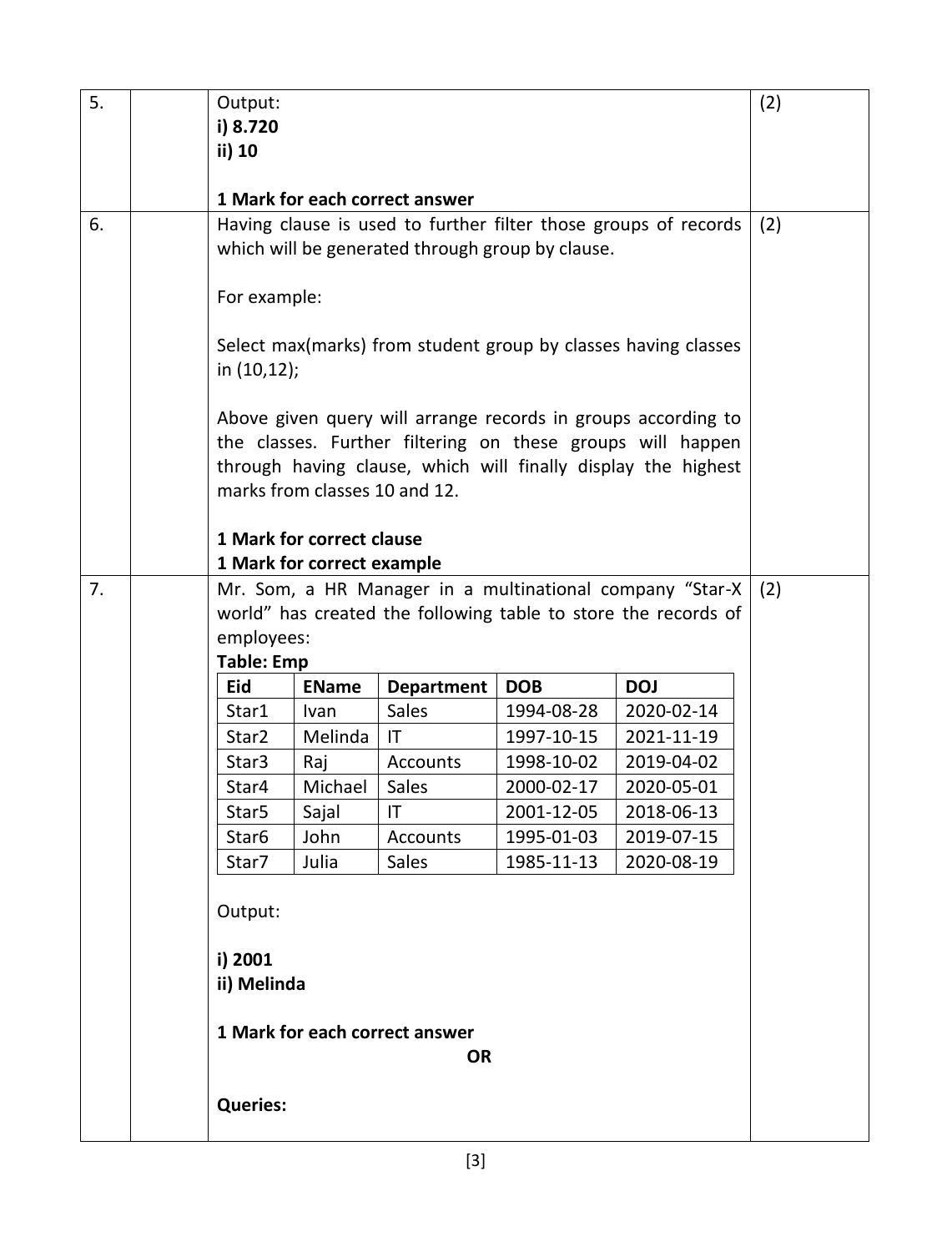|     |  | i) select ENAME, min(year(DOB)) from emp;                                              |     |  |  |  |
|-----|--|----------------------------------------------------------------------------------------|-----|--|--|--|
|     |  | ii) select ENAME from emp where month(DOJ)=5;                                          |     |  |  |  |
|     |  | 1 Mark for each correct answer                                                         |     |  |  |  |
|     |  |                                                                                        |     |  |  |  |
|     |  | <b>Each question carries 3 marks</b>                                                   |     |  |  |  |
| 8.  |  | Output:                                                                                | (3) |  |  |  |
|     |  | i.<br>11                                                                               |     |  |  |  |
|     |  | ii.<br>cbse                                                                            |     |  |  |  |
|     |  | iii.<br>exams                                                                          |     |  |  |  |
|     |  |                                                                                        |     |  |  |  |
|     |  | 1 Mark for each correct answer                                                         |     |  |  |  |
|     |  | <b>OR</b>                                                                              |     |  |  |  |
|     |  | i.<br>right()                                                                          |     |  |  |  |
|     |  | select right(user id,2) from hotel;                                                    |     |  |  |  |
|     |  | ii.<br>lower()                                                                         |     |  |  |  |
|     |  | select lower(name) from hotel;                                                         |     |  |  |  |
|     |  | iii.<br>mid()/substr()/substring()                                                     |     |  |  |  |
|     |  | Select mid(city, 3, 3) from hotel;                                                     |     |  |  |  |
|     |  |                                                                                        |     |  |  |  |
|     |  | 1/2 Mark for suggesting each correct function name                                     |     |  |  |  |
| 9.  |  | 1/2 Mark for writing each correct query                                                |     |  |  |  |
|     |  | It returns the current date and time.<br>i.                                            | (3) |  |  |  |
|     |  | ii.<br>None<br>iii.                                                                    |     |  |  |  |
|     |  | The return type for NOW() function is either in 'YYYY-<br>HH:MM:SS'<br>format<br>MM-DD |     |  |  |  |
|     |  | or                                                                                     |     |  |  |  |
|     |  | YYYYMMDDHHMMSS.uuuuuu format, depending on                                             |     |  |  |  |
|     |  | whether the function is used in a string or numeric                                    |     |  |  |  |
|     |  | context.                                                                               |     |  |  |  |
|     |  | 1 Mark for each correct answer                                                         |     |  |  |  |
| 10. |  | To remove leading space characters: ltrim()<br>i.                                      | (3) |  |  |  |
|     |  | To remove trailing space characters: rtrim()<br>ii.                                    |     |  |  |  |
|     |  | To remove both type of space characters: trim()<br>iii.                                |     |  |  |  |
|     |  |                                                                                        |     |  |  |  |
|     |  | <b>MySQL Queries:</b>                                                                  |     |  |  |  |
|     |  |                                                                                        |     |  |  |  |
|     |  | Select ltrim(' Hello');                                                                |     |  |  |  |
|     |  | Select rtrim(' Hello');                                                                |     |  |  |  |
|     |  | Select trim(' Hello ');                                                                |     |  |  |  |
|     |  | Output:                                                                                |     |  |  |  |
|     |  |                                                                                        |     |  |  |  |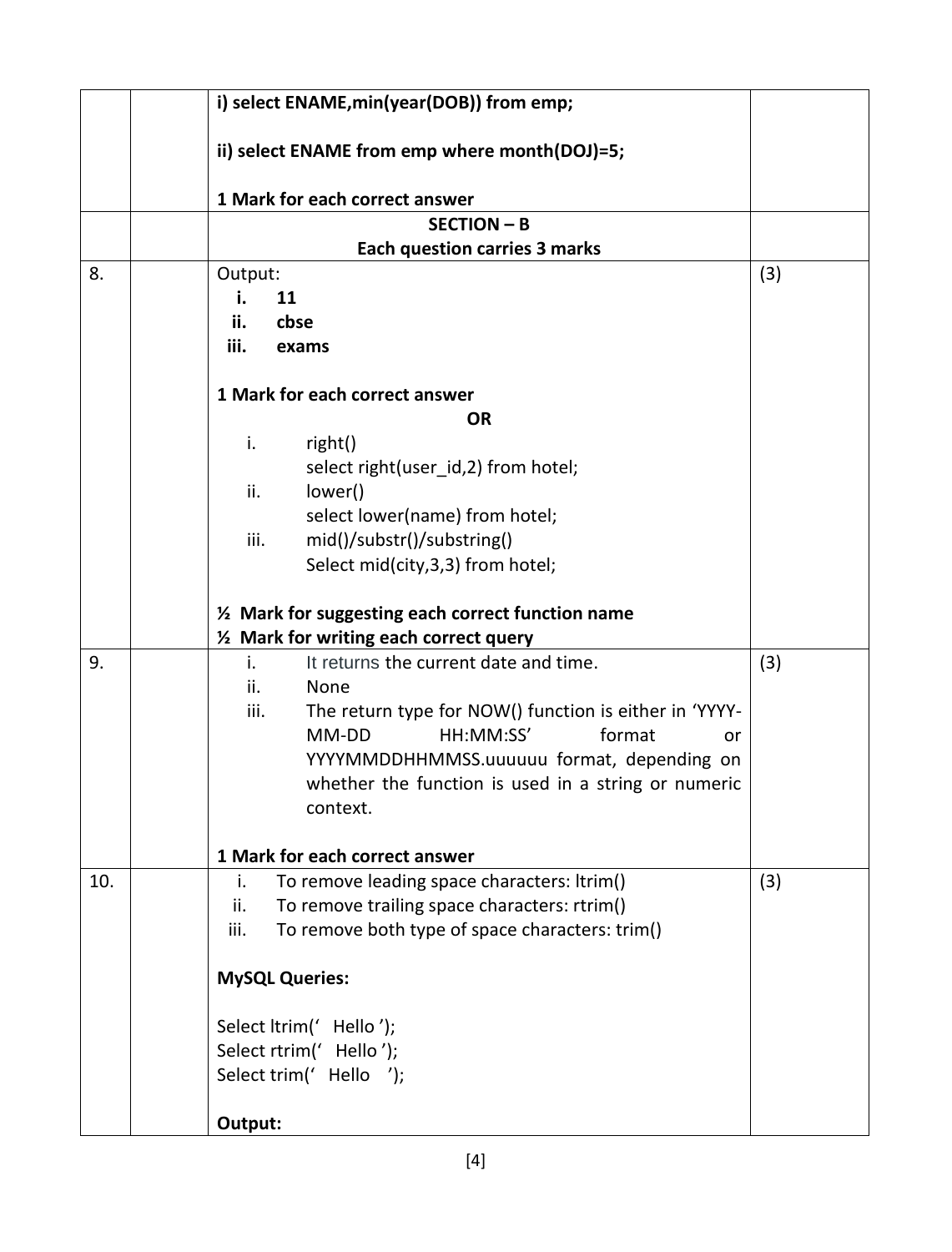|     | Hello                                                                                                                                                                                                                                         |     |
|-----|-----------------------------------------------------------------------------------------------------------------------------------------------------------------------------------------------------------------------------------------------|-----|
|     |                                                                                                                                                                                                                                               |     |
|     | 1/2 Mark for suggesting each correct function name<br>1/2 Mark for writing each correct MySQL query                                                                                                                                           |     |
|     | <b>Section C</b>                                                                                                                                                                                                                              |     |
|     | <b>Each question carries 4 marks</b>                                                                                                                                                                                                          |     |
| 11. | (a) select * from stock order by price desc;<br>(b) select category, sum(qty) from stock group by category;<br>(c) select category, avg(price) from stock group by category;<br>(d) select category, max(price) from stock group by category; | (4) |
|     | 1 Mark for each correct query                                                                                                                                                                                                                 |     |
| 12. | Output:                                                                                                                                                                                                                                       | (4) |
|     | (a) 193<br>$(b)$ 194<br>(c) 93.75<br>(d) 6                                                                                                                                                                                                    |     |
|     | 1 Mark for each correct output                                                                                                                                                                                                                |     |
|     | <b>OR</b>                                                                                                                                                                                                                                     |     |
|     | First query will produce the output 7.<br>Justification: count (*) will count and display total number of<br>rows (irrespective of any null value present in any of the<br>column).                                                           |     |
|     | Second query will produce the output 6.<br>Justification: count (col name) will count and display total<br>number of not null values in the specified column.                                                                                 |     |
|     | 1 Mark each for each correct output<br>1 Mark each for each correct justification                                                                                                                                                             |     |
| 13. | $(a)$ LAN<br>As computers are placed with-in the same campus with-<br>in a small range.<br>1/ <sub>2</sub> Mark for correct answer<br>1/2 Mark for correct justification<br>(b) Star topology<br>1/2 Mark for correct answer                  | (4) |